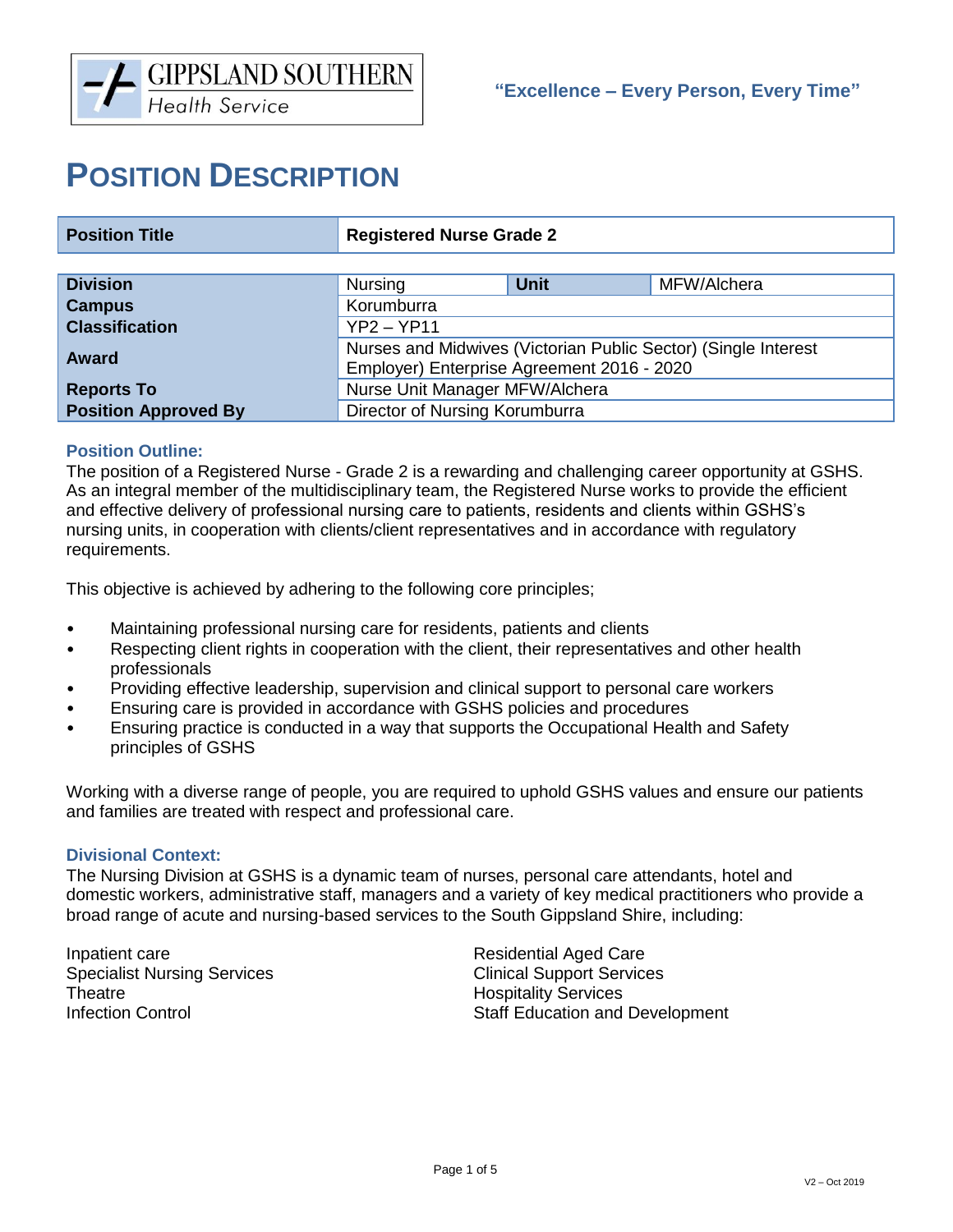## **Health Service Context:**

GSHS is a major provider of healthcare in the South Gippsland Shire. GSHS offers a broad range of services that meet the needs of a diverse and sparsely populated area with many small rural communities. With two main acute facilities based at Leongatha and Korumburra, GSHS offers a broad range of specialist, general, acute, subacute, ambulatory, residential aged care and community services.

Although GSHS is made up of a number of sites, they all operate as part of the one organisation and therefore the service profile is informed by the geographical nature of the diverse communities as well as the strategic imperatives of the Department of Health & Human Services.

## **Vision, Mission and Values:**

The Values are detailed in GSHS' Employee Charter and form part of your terms and conditions of Employment as does the Code of Conduct for Victorian Public Sector Employees. GSHS expects all employees to behave in accordance with these requirements at all times whilst employed by the organisation.

**Vision Mission**

*Excellence in Healthcare Building a Healthier Community Together*

| <b>Gippsland Southern Health Service - Values and Behaviours</b> |                                                  |                                             |  |  |
|------------------------------------------------------------------|--------------------------------------------------|---------------------------------------------|--|--|
| <b>Value</b>                                                     | <b>Above the Line Behaviour</b>                  | <b>Below the Line Behaviour</b>             |  |  |
| Excellence                                                       | Continuous Improvement<br>$\bullet$              | Unwilling to Improve<br>$\bullet$           |  |  |
|                                                                  | <b>Evidence Based Practise</b><br>$\bullet$      | Lack of Innovation<br>$\bullet$             |  |  |
|                                                                  | <b>Consistency of Practice</b><br>$\bullet$      | Non-Adherence<br>$\bullet$                  |  |  |
|                                                                  | <b>Innovative Practice</b><br>$\bullet$          | Inconsistency<br>$\bullet$                  |  |  |
|                                                                  | <b>High Standards</b><br>$\bullet$               | Acceptance<br>$\bullet$                     |  |  |
| Individuality                                                    | <b>Be Tolerant</b><br>$\bullet$                  | Lack of Respect<br>$\bullet$                |  |  |
|                                                                  | <b>Acknowledge Rights</b><br>$\bullet$           | Discriminating<br>$\bullet$                 |  |  |
|                                                                  | Personalise<br>$\bullet$                         | Being Inconsiderate<br>$\bullet$            |  |  |
|                                                                  | <b>Support Individuals</b><br>$\bullet$          | Being Judgemental<br>$\bullet$              |  |  |
|                                                                  | <b>Practice Self Care</b><br>$\bullet$           | <b>Being Dismissive</b>                     |  |  |
| Collaboration                                                    | <b>Value Teamwork</b><br>$\bullet$               | Poor Communication<br>$\bullet$             |  |  |
|                                                                  | <b>Involve Others</b><br>$\bullet$               | <b>Criticising Others</b><br>$\bullet$      |  |  |
|                                                                  | <b>Actively Listen</b><br>$\bullet$              | <b>Being Negative</b><br>$\bullet$          |  |  |
|                                                                  | <b>Ask and Offer Solutions</b><br>$\bullet$      | Not Open<br>$\bullet$                       |  |  |
|                                                                  | <b>Support Decisions and Change</b><br>$\bullet$ | Withholding Information<br>$\bullet$        |  |  |
| Accountability                                                   | <b>Take Responsibility</b><br>$\bullet$          | <b>Blaming Others</b><br>$\bullet$          |  |  |
|                                                                  | <b>Set Clear Expectations</b><br>$\bullet$       | <b>Unethical Behaviour</b><br>$\bullet$     |  |  |
|                                                                  | Manage Performance<br>$\bullet$                  | Underperforming<br>$\bullet$                |  |  |
|                                                                  | <b>Results Focused</b><br>$\bullet$              | Unreliable<br>$\bullet$                     |  |  |
|                                                                  | <b>Ethically Bound</b><br>$\bullet$              | <b>Shirking Responsibility</b><br>$\bullet$ |  |  |
| Respect                                                          | <b>Respect People</b><br>$\bullet$               | <b>Being Rude</b><br>$\bullet$              |  |  |
|                                                                  | <b>Respect Privacy</b><br>$\bullet$              | <b>Being Negative</b><br>$\bullet$          |  |  |
|                                                                  | <b>Respect Property</b><br>$\bullet$             | <b>Being Disrespectful</b><br>$\bullet$     |  |  |
|                                                                  | <b>Respect Views</b><br>$\bullet$                | Being unhelpful<br>$\bullet$                |  |  |
|                                                                  | Be courteous<br>$\bullet$                        | <b>Disrespecting Property</b><br>$\bullet$  |  |  |
| Empowerment                                                      | <b>Take Initiative</b><br>$\bullet$              | Authoritarian<br>$\bullet$                  |  |  |
|                                                                  | <b>Actively Participate</b><br>$\bullet$         | <b>Discrimination</b><br>$\bullet$          |  |  |
|                                                                  | <b>Ask Questions</b>                             | <b>Blaming Others</b><br>$\bullet$          |  |  |
|                                                                  | <b>Clarify Expectations</b>                      | Not Sharing<br>$\bullet$                    |  |  |
|                                                                  | <b>Empower Others</b>                            | <b>Stifling Development</b>                 |  |  |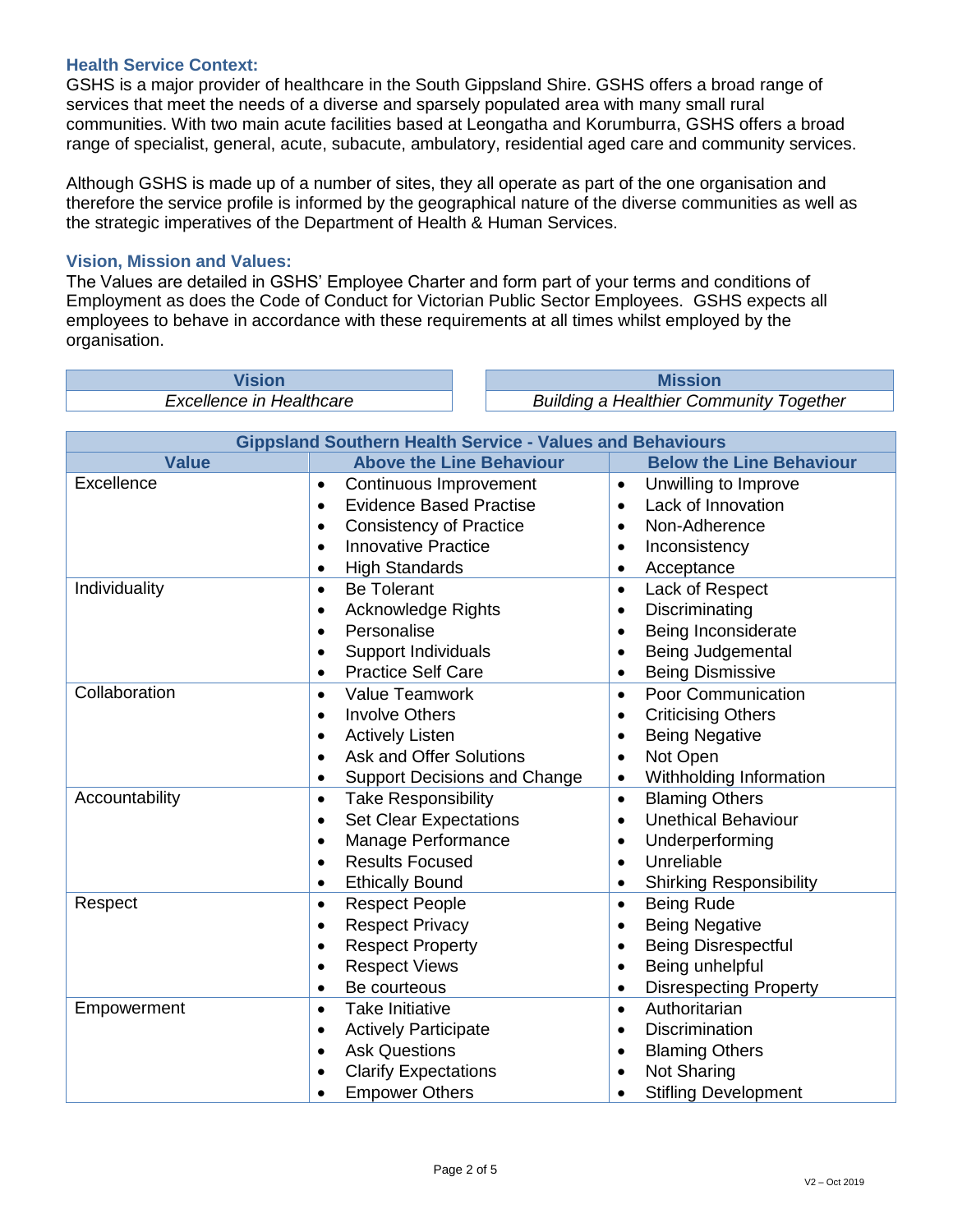# **Key Responsibilities**

- Provides patient-centred nursing care, including recognition of normal and abnormal in assessment, intervention and evaluation of individual health and functional status.
- Monitors the impact of nursing care and maintains ongoing communication with the nurse in charge regarding the health and functional status of individuals.
- Provides support and comfort, assisting with activities of daily living to achieve an optimal level of independence, and providing for emotional needs of individuals.
- Participates in interdisciplinary assessment and service delivery planning process consistent and support care coordination across the care settings.
- Recognises and maintains professional boundaries of the nurse client relationship.
- Conducts oneself in a professional manner at all times.
- Reports client problems/concerns promptly to assist effective resolution of complaints.
- Undertakes any other duties as directed by NUM or Senior Nursing Staff
- Ensures that all documentation conforms to established professional, organisational and legal standards including those governing the use of abbreviations.
- Completes all documentation (administrative and client/carer-related) in a professional, objective and timely manner providing for effective and efficient communication of information.
- Contributes to the provision of relevant health care information to individuals and groups.
- Delegates responsibilities/tasks to others appropriately, that is, consistent with their educational preparation, experience, knowledge, and physical/emotional ability ('competence' and 'readiness');
- Undertakes administrative roles according to delegated clinical/non-clinical portfolio/s.
- Supports resource acquisition to enhance patient management and quality service delivery through submission-writing, data collection and research activities.
- Supports the NUM in all other matters as required and directed.
- Assists in the orientation of new personnel to the area of work as required
- Demonstrates and ensures best practice at all times by ensuring that professional skills are regularly updated.
- Assists with internal audits and surveys to monitor quality and safety of care.
- Proactively and accurately identifies those situations requiring assistance from other staff or medical staff and acts accordingly

# **Key Selection Criteria:**

## **Mandatory**

- Tertiary Qualifications as a Registered Nurse
- Current registration with AHPRA (Australian Health Practitioner Regulation Agency) Registered Nurse
- Current Police Check
- Understanding of ANCI competencies and Codes of Ethics/Professional conduct

## **Desirable**

- Understanding and knowledge of Nursing and current Clinical Issues
- Knowledge and attention to clinical assessments and care planning
- Working knowledge and understanding of ACFI assessments
- Knowledge of and experience in the Aged Care Act, Aged Care Funding Instrument and Accreditation Standards.
- Good Interpersonal skills
- Organisational and problem solving skills
- Time management and decision making skills
- Evidence of ongoing self-development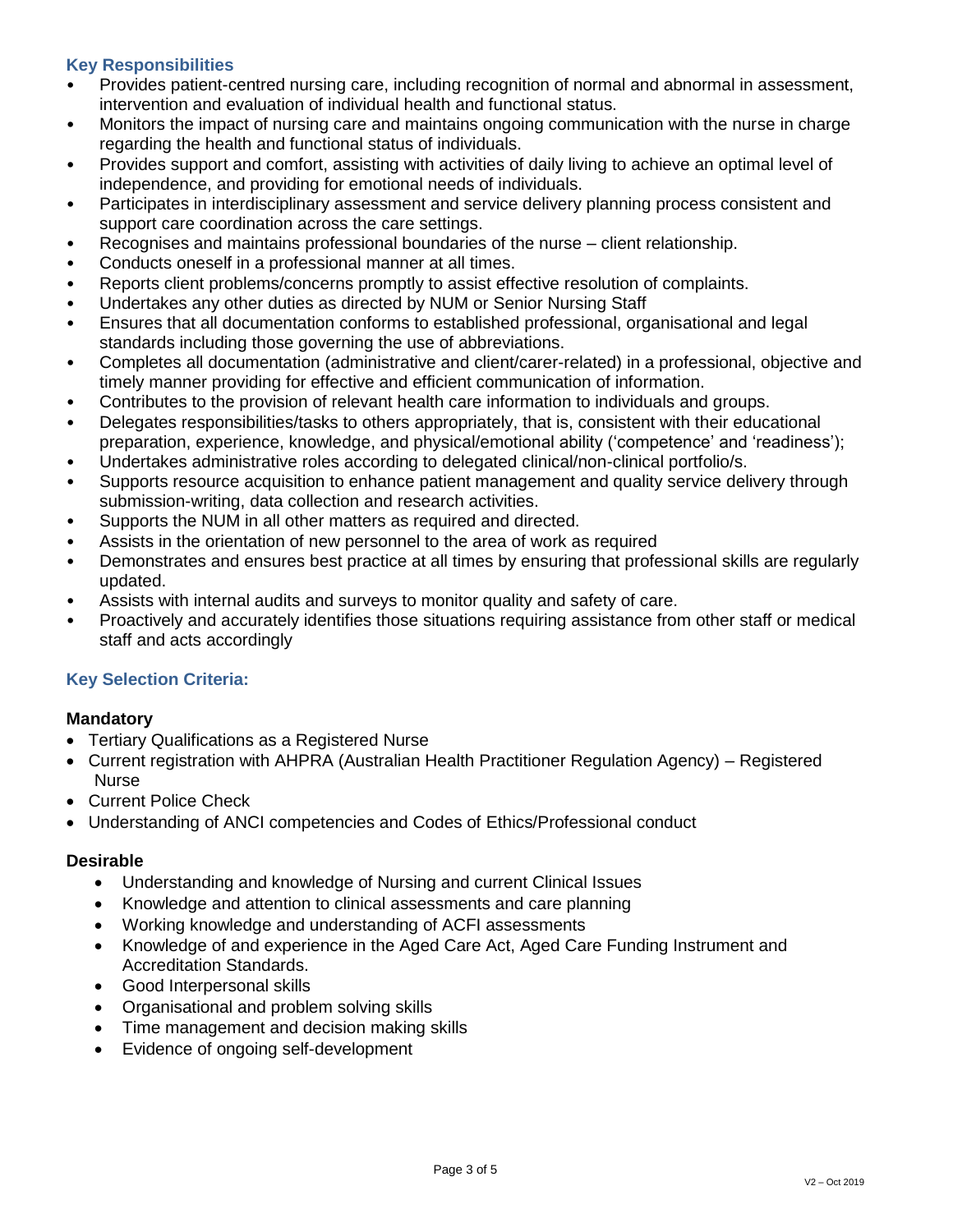**Nursing Capabilities**

Mapped to the Nursing and Midwifery Board of Australia Standards for Practice for the Registered Nurse. **Standard 1:** Thinks critically and analyses nursing practice **Standard 2:** Engages in therapeutic and professional relationships **Standard 3: Maintains the capability for practice Standard 4:** Comprehensively conducts assessments **Standard 5:** Develops a plan for nursing practice **Standard 6:** Provides safe, appropriate and responsive quality nursing Practice

**Standard 7:** Evaluates outcomes to inform nursing practice

# **OH&S**

Each employee has the right to a safe working environment and they should advise their supervisor of any risk or condition likely to result in accident or injury. Each employee has the responsibility to take reasonable care of their own health and safety, to comply with GSHS OH&S policies and procedures and to participate in appropriate safety education and evaluation activities.

#### **Policies & Procedures**

It is everybody's responsibility to access and have knowledge of the relevant policies and procedures that relate to their employment. All GSHS policies and procedures can be accessed on the intranet site. **Person Centred Care**

Person Centred Care (PCC) is a philosophical approach to how we provide care to patients and interact with other customers, including colleagues. PCC is based on the principles of respect, value of the individual, and the need to deliver service in an environment that supports peoples' physical, emotional, social and psychological needs. PCC is underpinned by a culture of collaboration and partnership and all staff are required to adhere to these principles.

**Values & Conduct**

Staff are required to comply with GSHS Employee Charter. The way we behave in the workplace and the manner in which we undertake our job is as important as how we perform the tasks for our role. We expect that all staff will embrace GSHS' Employee Charter and demonstrate these in their daily work.

GSHS operates under the Code of Conduct for Public Sector Employees. This Code of Conduct, together with any professional Code of Conduct relevant to the role being performed, form part of each employee's conditions of employment and it is expected that all staff will familiarise themselves and comply with this Code of Conduct and those relevant to the role they perform at GSHS.

#### **Risk Management**

GSHS supports an organisational philosophy that ensures risk management is an integral part of corporate objectives, plans and management systems. Staff are to be accountable for risk management through organisational, team and individual performance objectives that are within their span of control.

- Contribute to effective risk management within their area of influence
- Adhere to organisational risk management policy and procedures
- Assist in fostering a risk-aware culture and ensure that any staff members in their supervision understand their responsibilities
- Identify new and emerging risk
- Contribute feedback to risk management review processes

**Professional Development & Performance Management**

Ensures best practice at all times by ensuring that professional skills are regularly updated and mandatory competencies are maintained in accordance with GSHS Policy.

It is a condition of employment that staff participate in the performance review program in accordance with the parameters set out in GSHS policy and procedures.